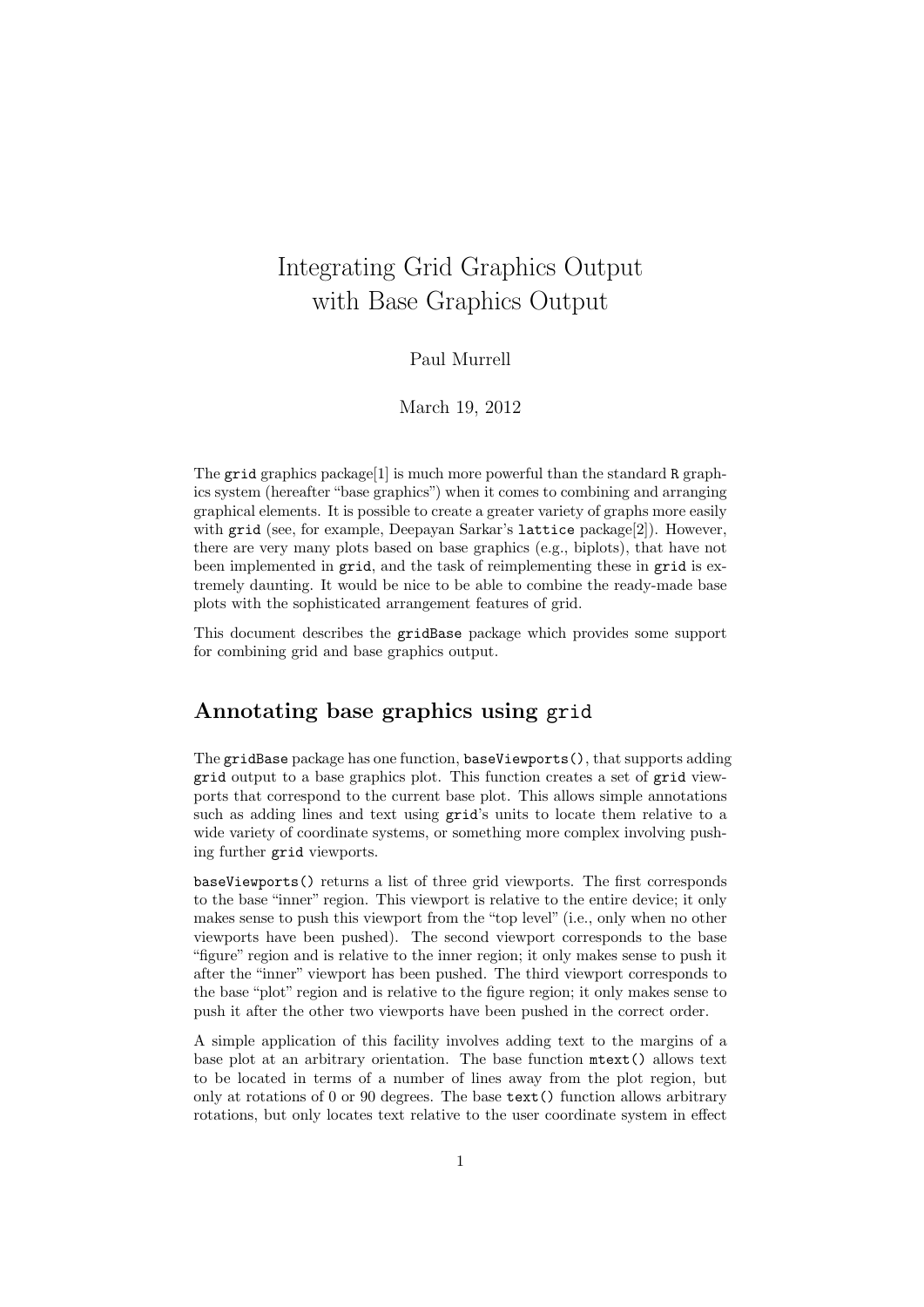in the plot region (which is inconvenient for locating text in the margins of the plot). By contrast, the grid function grid.text() allows arbitrary rotations and can be used in any grid viewport. In the following code we first create a base plot, leaving off the tick labels.

```
> midpts <- barplot(1:10, axes=FALSE)
> axis(2)
> axis(1, at=midpts, labels=FALSE)
>
```
Next we use baseViewports() to create grid viewports that correspond to the base plot and we push those viewports.

```
> vps <- baseViewports()
> pushViewport(vps$inner, vps$figure, vps$plot)
\rightarrow
```
Finally, we draw rotated labels using grid.text() (and pop the viewports to clean up after ourselves).

```
> grid.text(c("one", "two", "three", "four", "five",
+ "six", "seven", "eight", "nine", "ten"),
+ x=unit(midpts, "native"), y=unit(-1, "lines"),
+ just="right", rot=60)
> popViewport(3)
>
```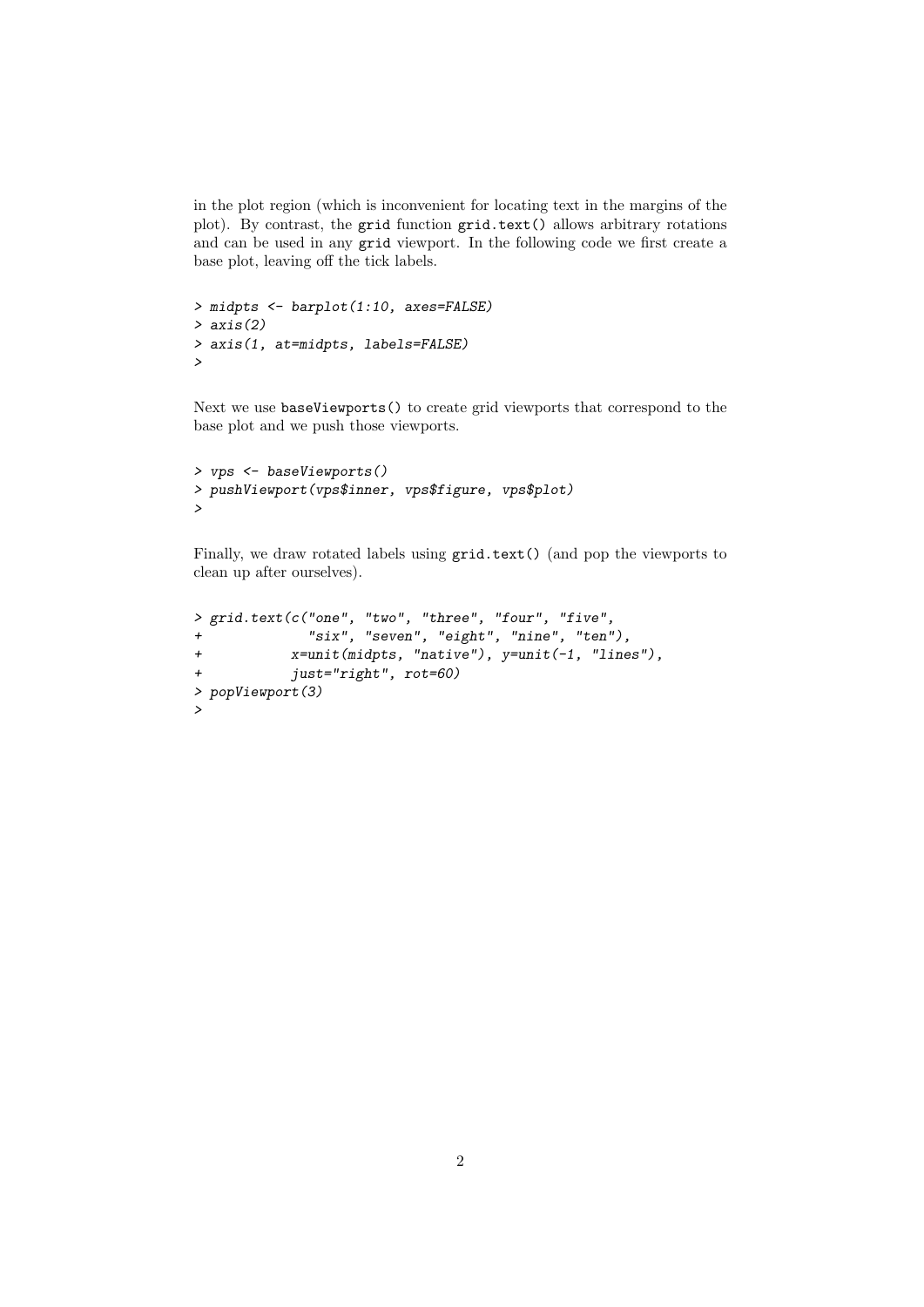

The next example is a bit more complicated because it involves embedding grid viewports within a base graphics plot. The dataset is a snapshot of wind speed, wind direction, and temperature at several weather stations in the South China Sea, south west of Japan<sup>1</sup>. **grid** is used to produce novel plotting symbols for a standard base plot.

First of all, we need to define the novel plotting symbol. This consists of a dot at the data location, with a thermometer extending "below" and an arrow extending "above". The thermometer is used to encode temperature and the arrow is used to indicate wind speed (both scaled to [0, 1]).

```
> novelsym <- function(speed, temp,
+ width=unit(3, "mm"),
+ length=unit(0.5, "inches")) {
+ grid.rect(height=length, y=0.5,
+ just="top", width=width,
+ gp=gpar(fill="white"))
+ grid.rect(height=temp*length,
+ y=unit(0.5, "npc") - length,
+ width=width,
+ just="bottom", gp=gpar(fill="grey"))
+ grid.lines(x=0.5,
+ y=unit.c(unit(0.5, "npc"), unit(0.5, "npc") + speed*length),
+ arrow=arrow(length=unit(3, "mm"), type="closed"),
```
<sup>1</sup>Obtained from the CODIAC web site: http://www.joss.ucar.edu/codiac/codiacwww.html. The file chinasea.txt is in the gridBase/doc directory.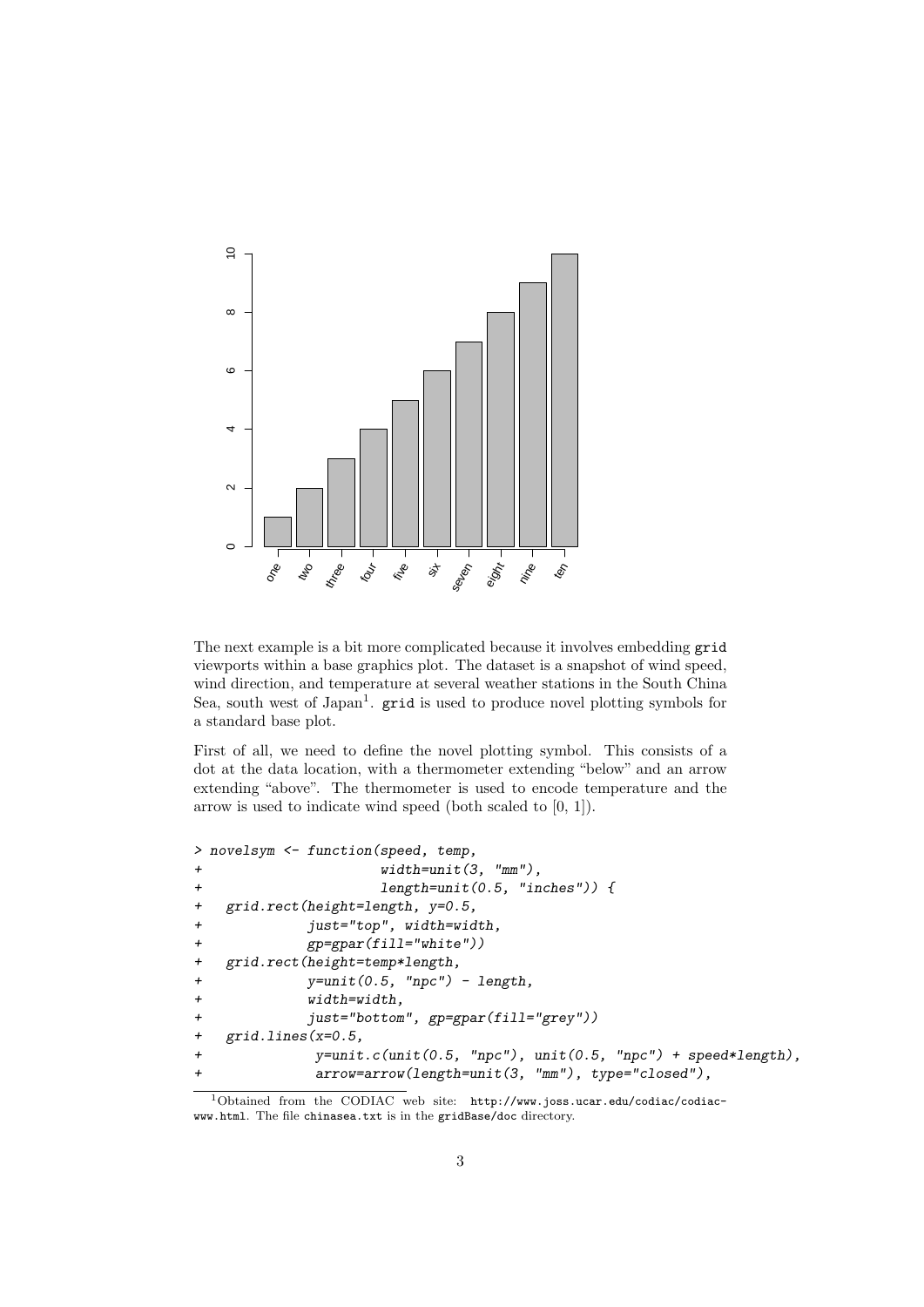```
+ gp=gpar(fill="black"))
+ grid.points(unit(0.5, "npc"), unit(0.5, "npc"), size=unit(2, "mm"),
+ pch=16)
+ }
>
```
Now we read in the data and generate a base plot, but plot no points.

```
> chinasea <- read.table(system.file("doc", "chinasea.txt",
+ package="gridBase"),
+ header=TRUE)
> plot(chinasea$lat, chinasea$long, type="n",
+ xlab="latitude", ylab="longitude",
+ main="China Sea Wind Speed/Direction and Temperature")
>
```
Now we use baseViewports() to align a grid viewport with the plot region, and draw the symbols by creating a grid viewport per  $(x, y)$  location (we rotate the viewport to represent the wind direction).

```
> speed <- 0.8*chinasea$speed/14 + 0.2
> temp <- chinasea$temp/40
> vps <- baseViewports()
> pushViewport(vps$inner, vps$figure, vps$plot)
> for (i in 1:25) {
+ pushViewport(viewport(x=unit(chinasea$lat[i], "native"),
+ y=unit(chinasea$long[i], "native"),
                         angle = chinasea$dir[i]))
+ novelsym(speed[i], temp[i])
+ popViewport()
+ }
> popViewport(3)
>
```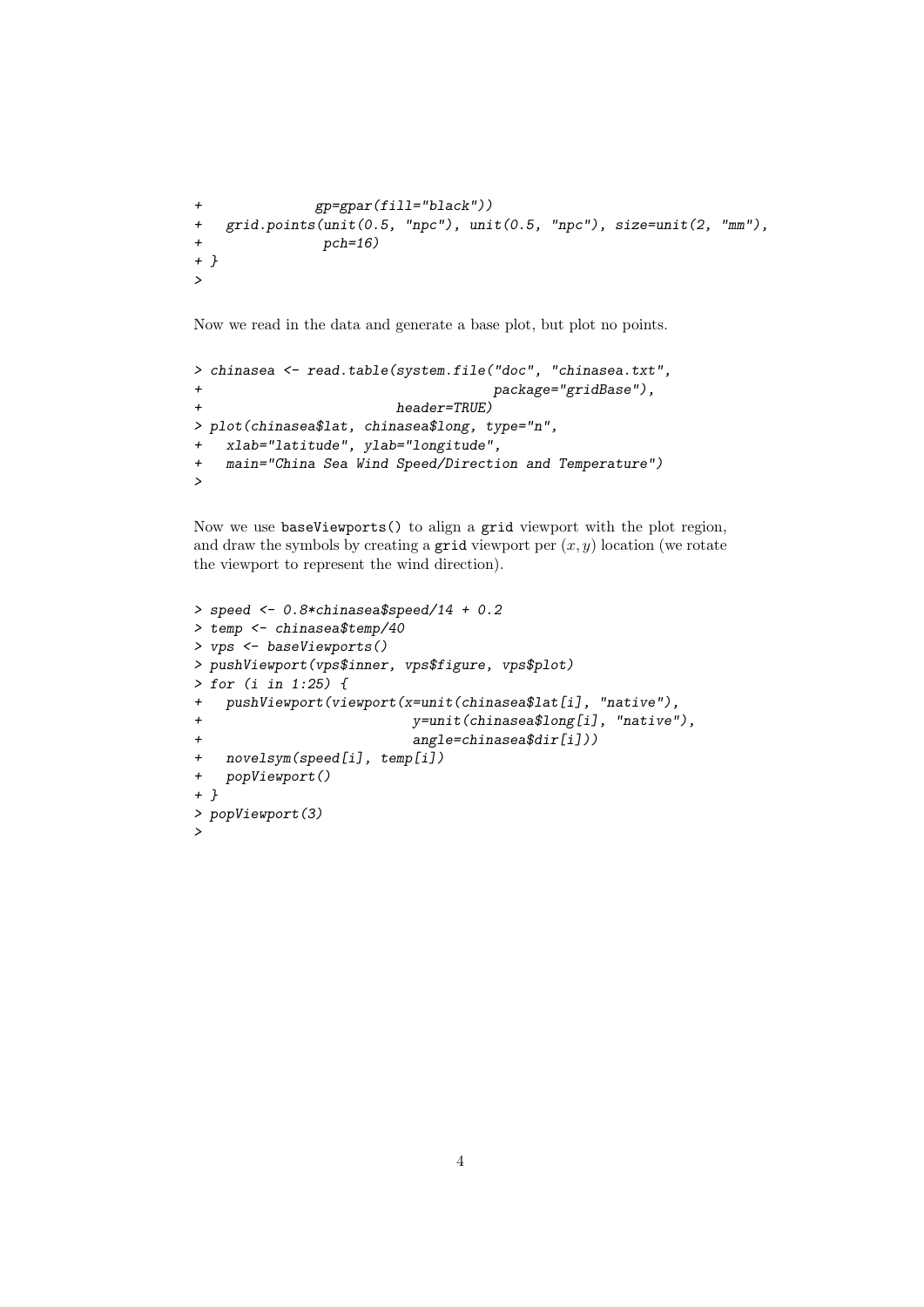

### Embedding base graphics plots in grid viewports

gridBase provides several functions for adding base graphics output to grid output. There are three functions that allow base plotting regions to be aligned with the current grid viewport; this makes it possible to draw one or more base graphics plots within a grid viewport. The fourth function provides a set of graphical parameter settings so that base par() settings can be made to correspond to some of<sup>2</sup> the current  $grid$  graphical parameter settings.

The first three functions are gridOMI(), gridFIG(), and gridPLT(). They return the appropriate par() values for setting the base "inner", "figure", and "plot" regions, respectively.

The main usefulness of these functions is to allow you to create a complex layout using grid and then draw a base plot within relevant elements of that layout. The following example uses this idea to create a lattice plot where the panels contain dendrograms drawn using base graphics functions<sup>3</sup>.

First of all, we create a dendrogram and cut it into four subtrees<sup>4</sup>.

data(USArrests)

 $2$ Only 1wd, 1ty, col are available yet. More should be available in future versions.

<sup>&</sup>lt;sup>3</sup>Recall that lattice is built on grid so the panel region in a lattice plot is a grid viewport.

<sup>&</sup>lt;sup>4</sup>the data and cluster analysis are copied from the example in help(plot.dendrogram).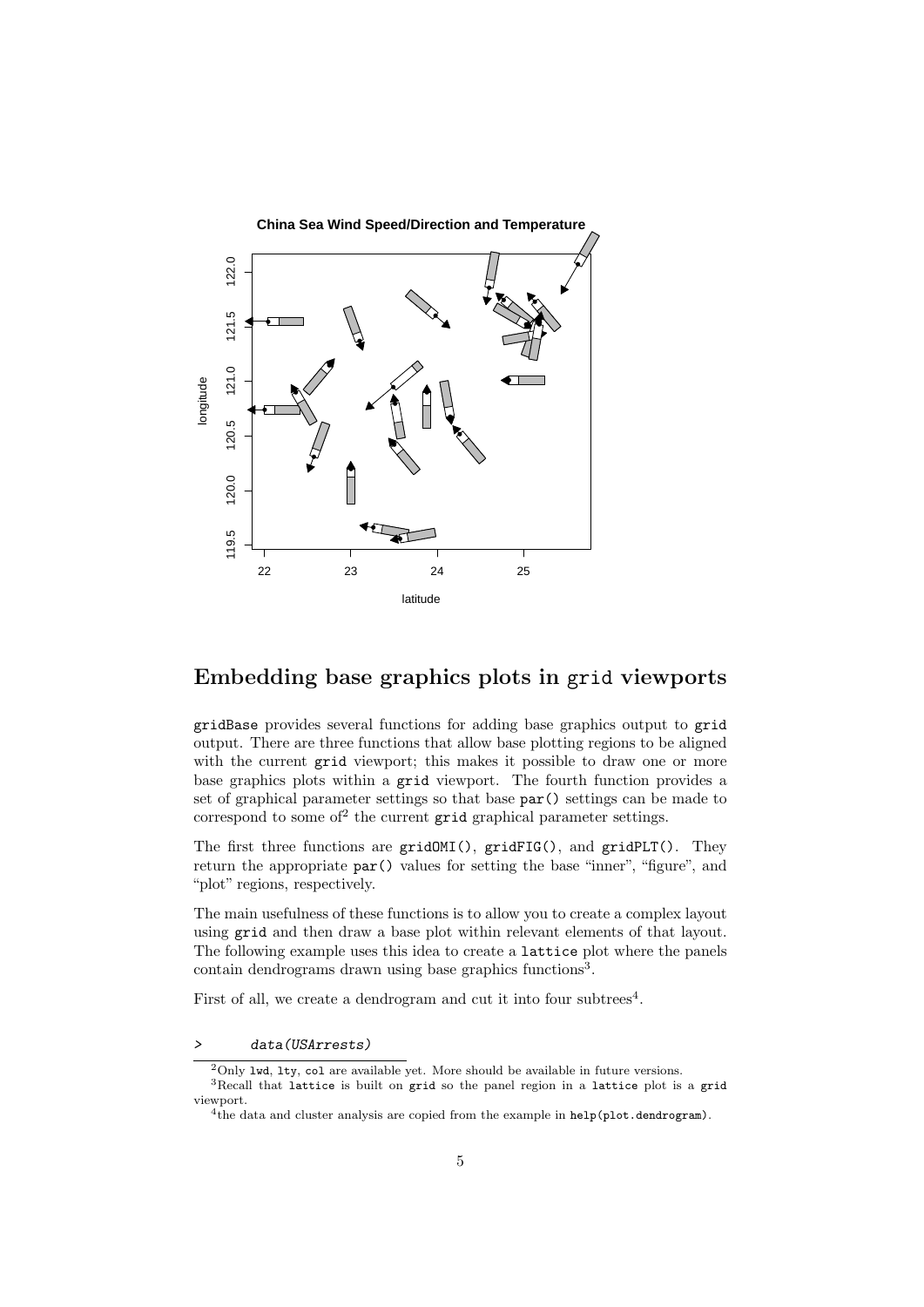```
> hc <- hclust(dist(USArrests), "ave")
> dend1 <- as.dendrogram(hc)
> dend2 <- cut(dend1, h=70)
>
```
Now we create some dummy variables which correspond to the four subtrees.

```
> x < -1:4> v \le -1:4> height <- factor(round(unlist(lapply(dend2$lower, attr, "height"))))
\ddot{\phantom{1}}
```
Next we define a lattice panel function to draw the dendrograms. The first thing this panel function does is push a viewport that is smaller than the viewport lattice creates for the panel; the purpose is to ensure there is enough room for the labels on the dendrogram. The space variable contains a measure of the length of the longest label. The panel function then calls gridPLT() and makes the base plot region correspond to the viewport we have just pushed. Finally, we call the base plot() function to draw the dendrogram (and pop the viewport we pushed)<sup>5</sup>.

```
> space <- max(unit(rep(1, 50), "strwidth",
+ as.list(rownames(USArrests))))
> dendpanel <- function(x, y, subscripts, ...) {
+ pushViewport(viewport(y=space, width=0.9,
+ height=unit(0.9, "npc") - space,
+ just="bottom"))<br>+ grid.rect(gp=gpar(col="grev", lwd=5))
   grid.rect(gp=gpar(col='grey", 1wd=5))+ par(plt=gridPLT(), new=TRUE, ps=10)
+ plot(dend2$lower[[subscripts]], axes=FALSE)
+ popViewport()
+ }
>
```
Finally, we draw a lattice xyplot, using lattice to set up the arrangement of panels and strips and our panel function to draw a base dendrogram in each panel.

 ${}^{5}$ The grid.rect() call is just to show the extent of the extra viewport we pushed.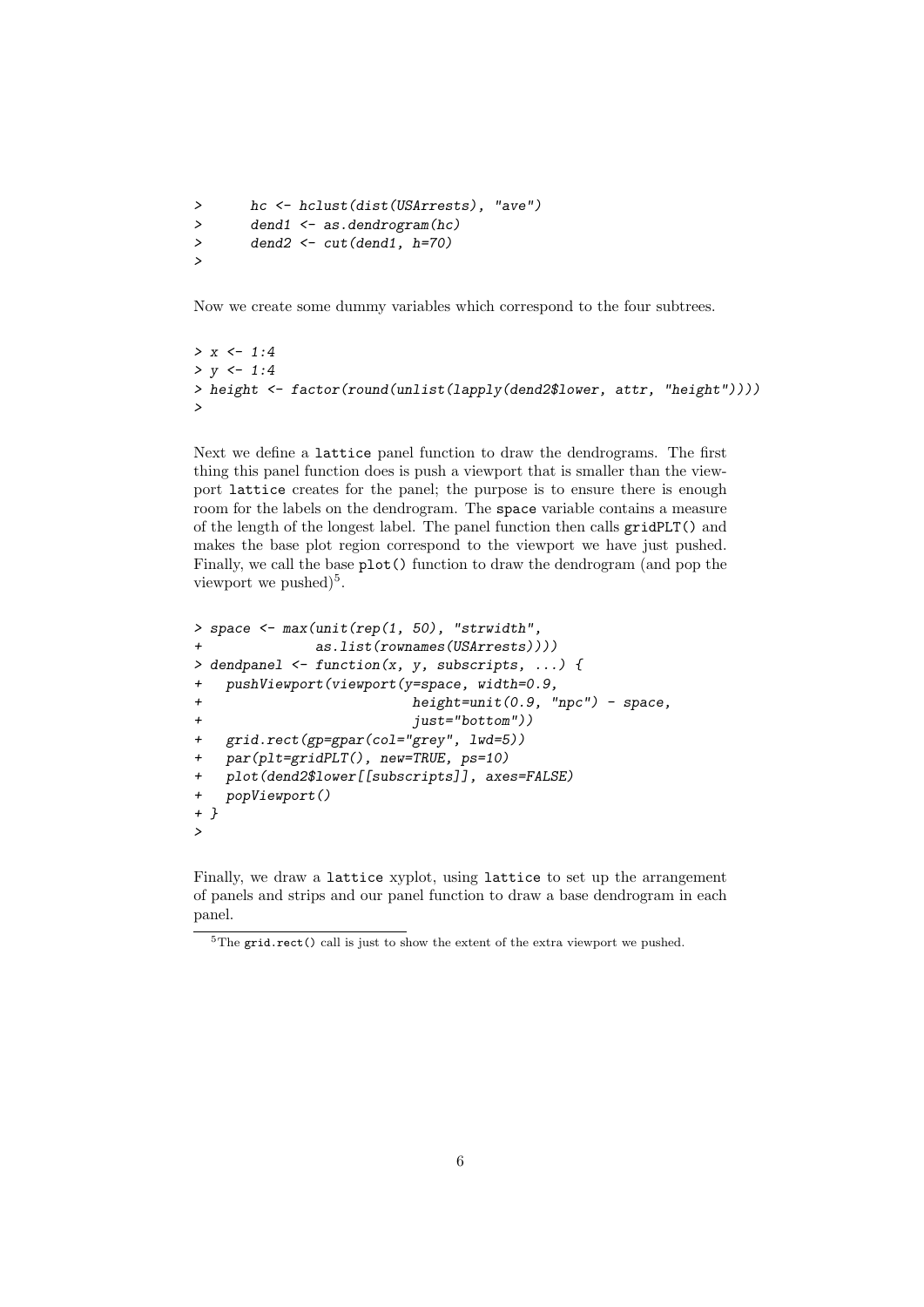

The gridPLT() function is useful for embedding just the plot region of a base graphics function (i.e., without labels and axes; another example of this usage is given in the next section). If labelling and axes are to be included it will make more sense to use gridFIG(). The gridOMI() function has pretty much the same effect as gridFIG() except that it allows for the possibility of embedding multiple base plots at once. In the following code, a lattice plot is placed alongside base diagnostic plots arranged in a 2-by-2 array.

We use the data from page 93 of "An Introduction to Generalized Linear Models" (Annette Dobson, 1990).

```
> counts <- c(18,17,15,20,10,20,25,13,12)
> outcome \leftarrow gl(3,1,9)
> treatment \leftarrow gl(3,3)>
```
We create two regions using grid viewports; the left region is for the lattice plot and the right region is for the diagnostic plots. There is a middle column of 1cm to provide a gap between the two regions.

```
> pushViewport(viewport(layout=grid.layout(1, 3,
+ widths=unit(rep(1, 3), c("null", "cm", "null")))))
>
```
We draw a lattice plot in the left region.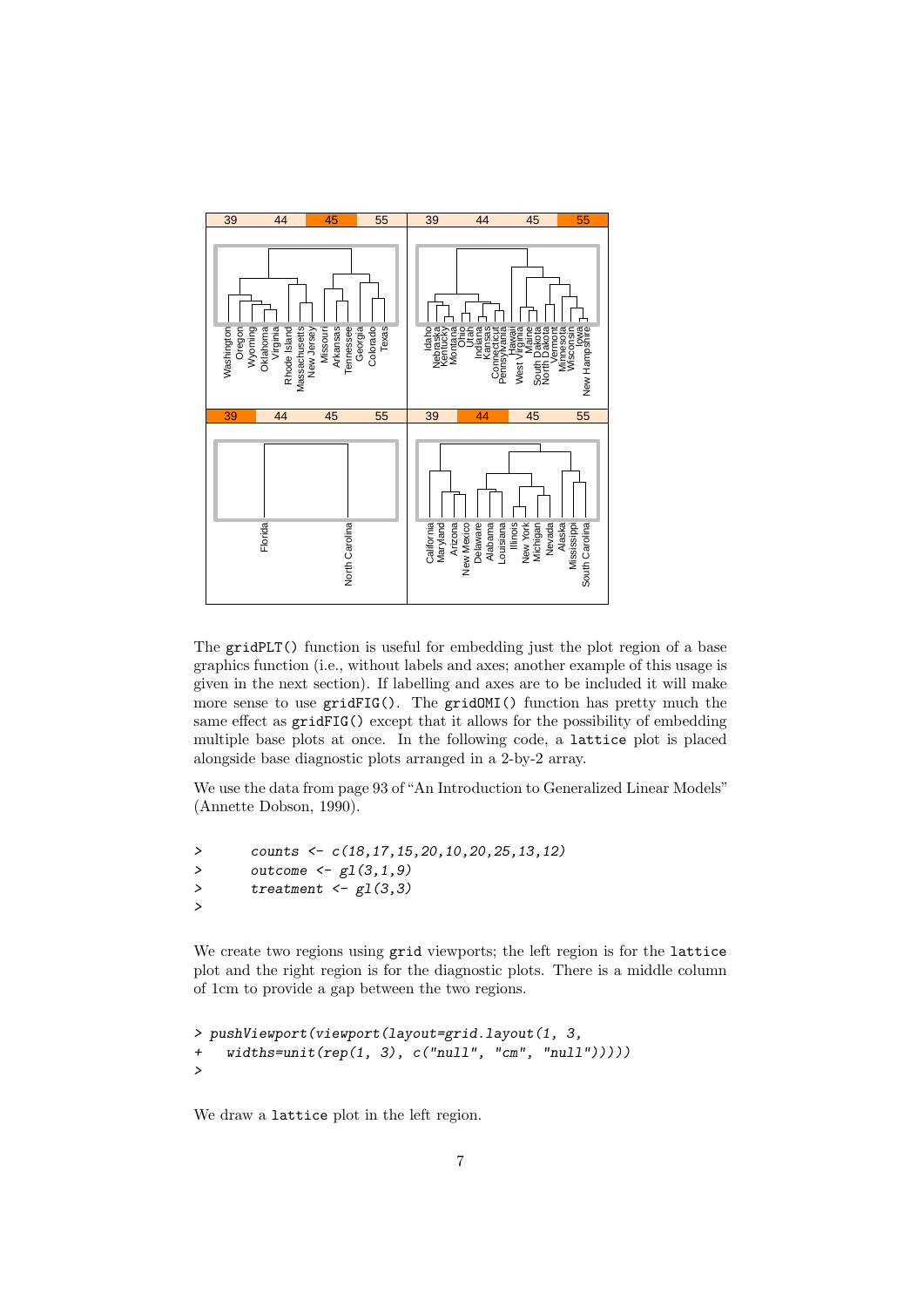```
> pushViewport(viewport(layout.pos.col=1))
> library(lattice)
> bwplot <- bwplot(counts ~ outcome | treatment)
> print(bwplot, newpage=FALSE)
> popViewport()
>
```
We draw the diagnostic plots in the right region. Here we use  $gridOMI()$  to set the base inner region and  $par(mfrow)$  and  $par(mfg)$  to insert multiple plots<sup>6</sup>.

```
> pushViewport(viewport(layout.pos.col=3))
> glm.D93 <- glm(counts ~ outcome + treatment, family=poisson())
> par(omi=gridOMI(), mfrow=c(2, 2), new=TRUE)
\frac{1}{2} par(cex=0.5, mar=c(5, 4, 1, 2))
> par(mfg=c(1, 1))
> plot(glm.D93, caption="", ask=FALSE)
> popViewport(2)
>
```


Notice that because there is only ever one current grid viewport, it only makes sense to use one of gridOMI(), gridFIG(), or gridPLT(). In other words, it only makes sense to align either the inner region, or the figure region, or the plot region with the current grid viewport.

## A more complex example

We will now look at a reasonably complex example involving embedding base graphics within grid viewports which are themselves embedded within a base plot. This example is motivated by the following problem<sup>7</sup>:

<sup>&</sup>lt;sup>6</sup>We use par(mfrow) to specify the 2-by-2 array and par(mfg) to start at position  $(1, 1)$  in the array.

<sup>7</sup>This description is from an email to R-help from Adam Langley, 18 July 2003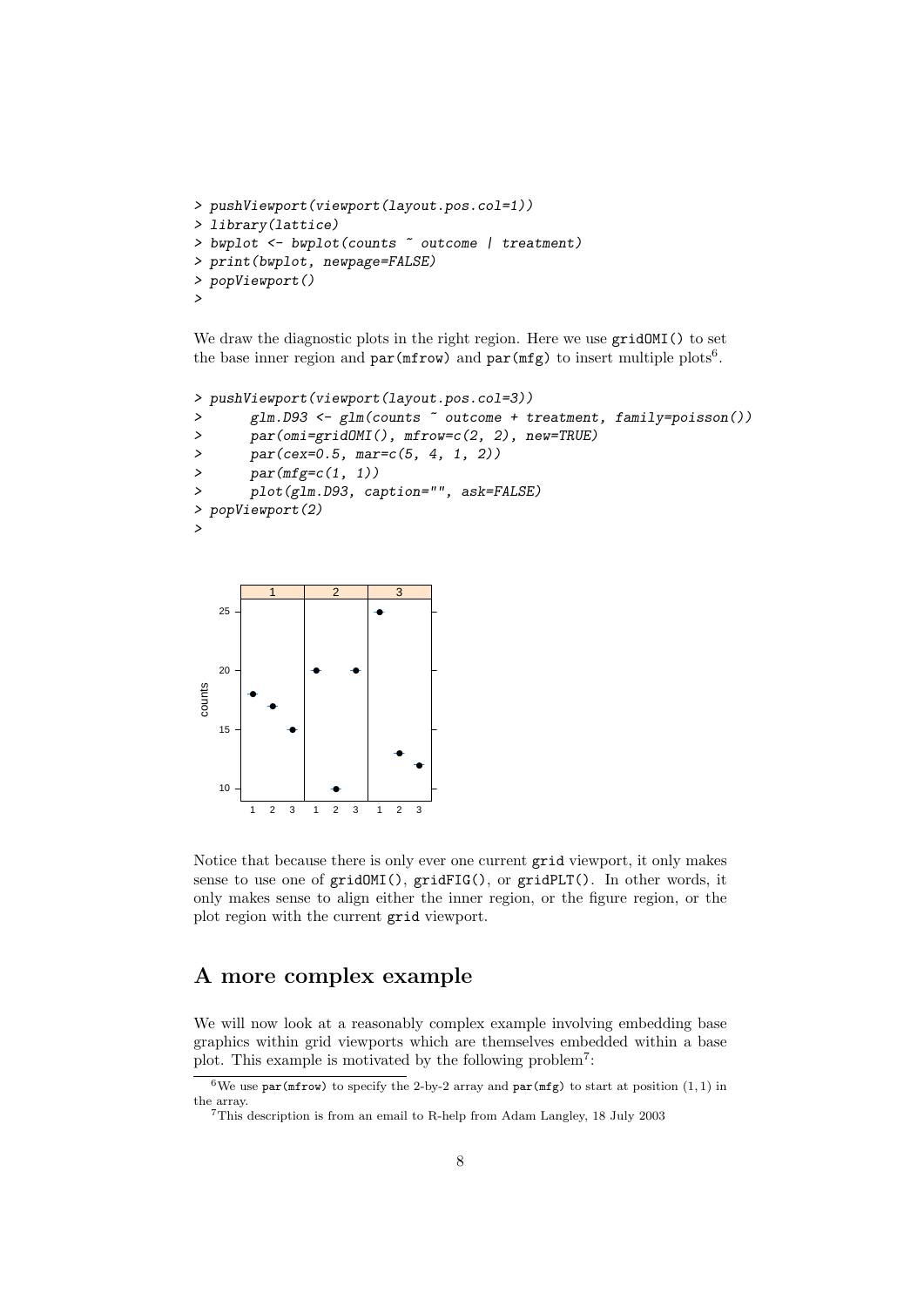I am looking at a way of plotting a series of pie charts at specified locations on an existing plot. The size of the pie chart would be proportion to the magnitude of the total value of each vector (x) and the values in x are displayed as the areas of pie slices.

First of all, we construct some fake data, consisting of four  $(x, y)$  values, and four  $(z_1, z_2)$  values :

```
> x \leftarrow c(0.88, 1.00, 0.67, 0.34)> y \leftarrow c(0.87, 0.43, 0.04, 0.94)> z <- matrix(runif(4*2), ncol=2)
>
```
Before we start any plotting, we save the current par() settings so that at the end we can "undo" some of the complicated settings that we need to apply.

```
> oldpar <- par(no.readonly=TRUE)
\rightarrow
```
Now we do a standard base plot of the  $(x, y)$  values, but do not plot anything at these locations (we're just setting up the user coordinate system).

```
> plot(x, y, xlim=c(-0.2, 1.2), ylim=c(-0.2, 1.2), type="n")
>
```
Now we make use of baseViewports. This will create a list of grid viewports that correspond to the inner, figure, and plot regions set up by the base plot. By pushing these viewports, we establish a grid viewport that aligns exactly with the plot region created by the base plot, including a (grid) "native" coordinate system that matches the (base) user coordinate system<sup>8</sup>.

```
> vps <- baseViewports()
> pushViewport(vps$inner, vps$figure, vps$plot)
> grid.segments(x0=unit(c(rep(0, 4), x),
+ rep(c("npc", "native"), each=4)),
+ x1=unit(c(x, x), rep("native", 8)),
+ y0=unit(c(y, rep(0, 4)),+ \text{rep}(c("native", "npc"), each=4)),+ y1=unit(c(y, y), rep("native", 8)),
+ gp=gpar(lty="dashed", col="grey"))
>
```
Before we draw the pie charts, we need to perform a couple of calculations to determine their size. In this case, we specify that the largest pie will be 1" in diameter and the others will be a proportion of that size based on  $\sum_i z_{\cdot i}/\max(\sum_i z_{\cdot i})$ 

<sup>8</sup>The grid.segments call is just drawing some dashed lines to show that the pie charts we end up with are centred correctly at the appropriate  $(x, y)$  locations.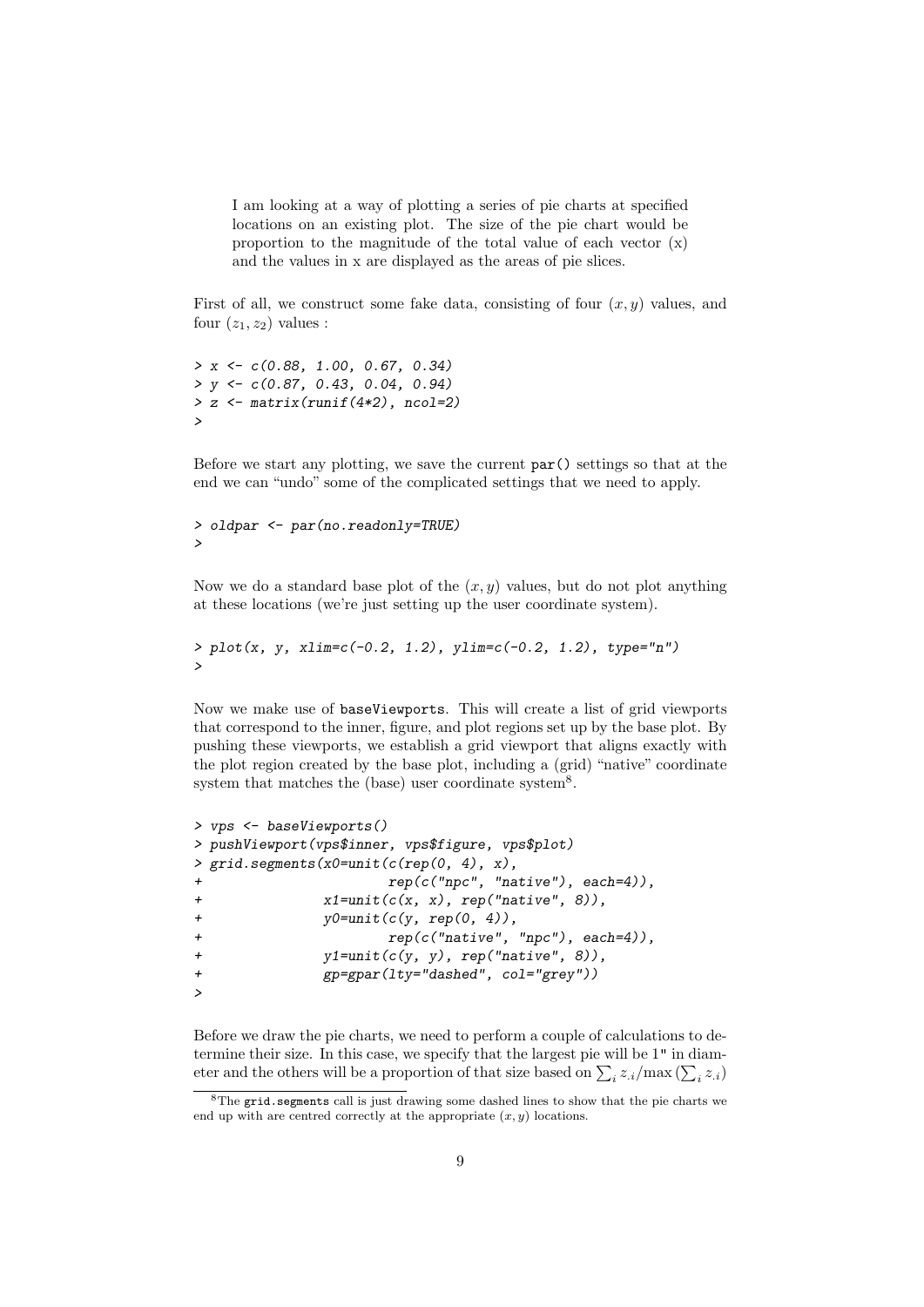```
> maxpiesize <- unit(1, "inches")
> totals \leftarrow apply(z, 1, sum)> sizemult <- totals/max(totals)
>
```
We now enter a loop to draw a pie at each  $(x, y)$  location representing the corresponding  $(z_1, z_2)$  values. The first step is to create a grid viewport at the  $(x, y)$  location, then we use gridPLT() to set the base plot region to correspond to the grid viewport. With that done, we can use the base pie function to draw a pie chart within the grid viewport<sup>9</sup>.

```
> for (i in 1:4) {
+ pushViewport(viewport(x=unit(x[i], "native"),
+ y=unit(y[i], "native"),
+ width=sizemult[i]*maxpiesize,
+ height=sizemult[i]*maxpiesize))
+ grid.rect(gp=gpar(col="grey", fill="white", lty="dashed"))
+ par(plt=gridPLT(), new=TRUE)
+ pie(z[i,], radius=1, labels=rep("", 2))
+ popViewport()
+ }
>
```
Finally, we clean up after ourselves by popping the grid viewports and restoring the initial par settings.

```
> popViewport(3)
> par(oldpar)
>
```
The final plot is shown below.

 $9$ We draw a grid.rect with a dashed border just to show the extent of each grid viewport. It is crucial that we again call par(new=TRUE) so that we do not move on to a new page.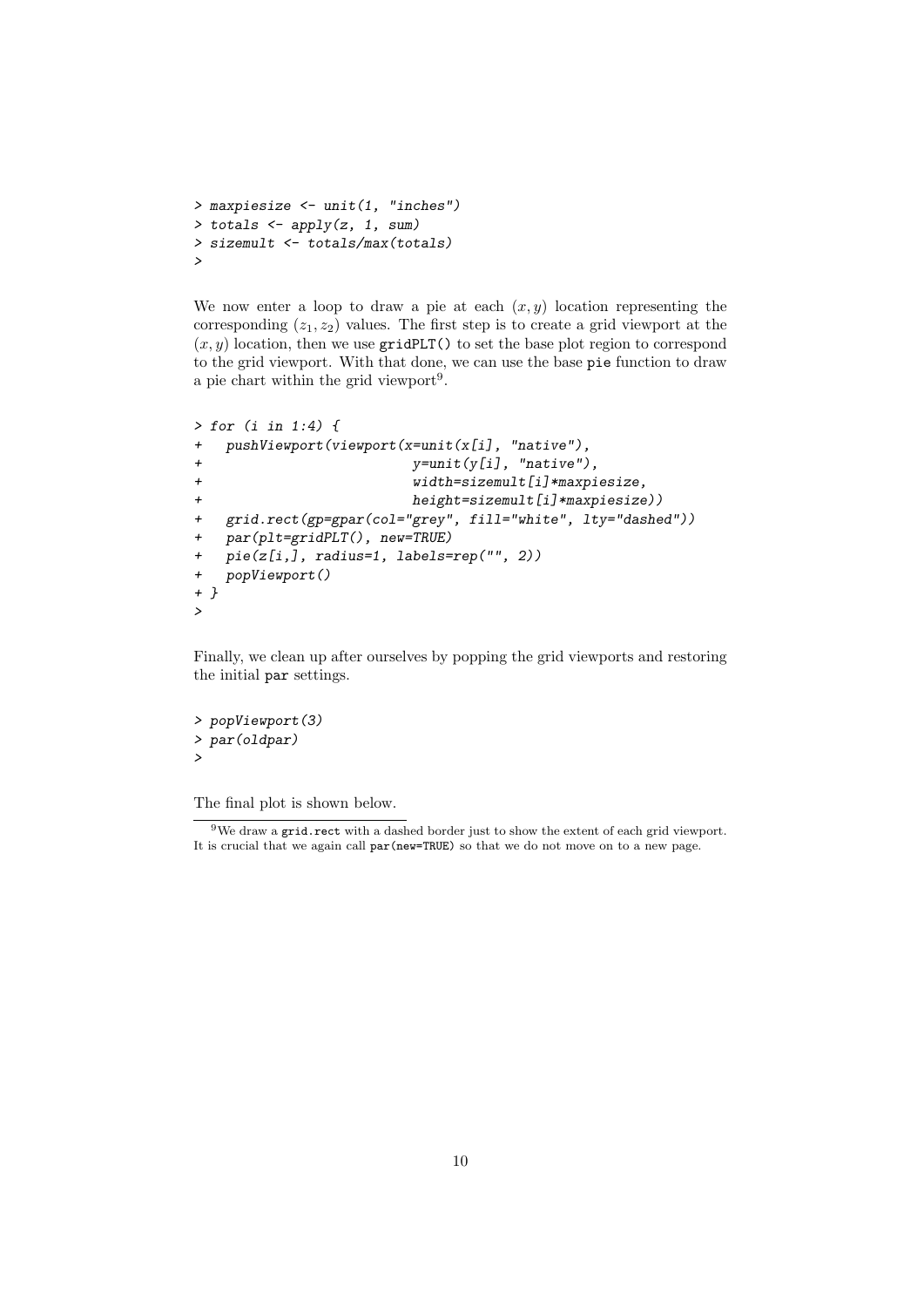

### Problems and limitations

The functions provided by the gridBase package allow the user to mix output from two quite different graphics systems and there are limits to how much the systems can be combined. It is important that users are aware that they are mixing two not wholly compatible systems (which is why these functions are provided in a separate package) and it is of course important to know what the limitations are:

- The gridBase functions attempt to match grid graphics settings with base graphics settings (and vice versa). This is only possible under certain conditions. For a start, it is only possible if the device size does not change. If these functions are used to draw into a window, then the window is resized, the base and grid settings will almost certainly no longer match and the graph will become a complete mess. This also applies to copying output between devices of different sizes.
- It is not possible to embed base graphics output within a grid viewport that is rotated.
- There are certain base graphics functions which modify settings like par(omi) and par(fig) themselves (e.g., coplot()). Output from these functions may not embed properly within grid viewports.